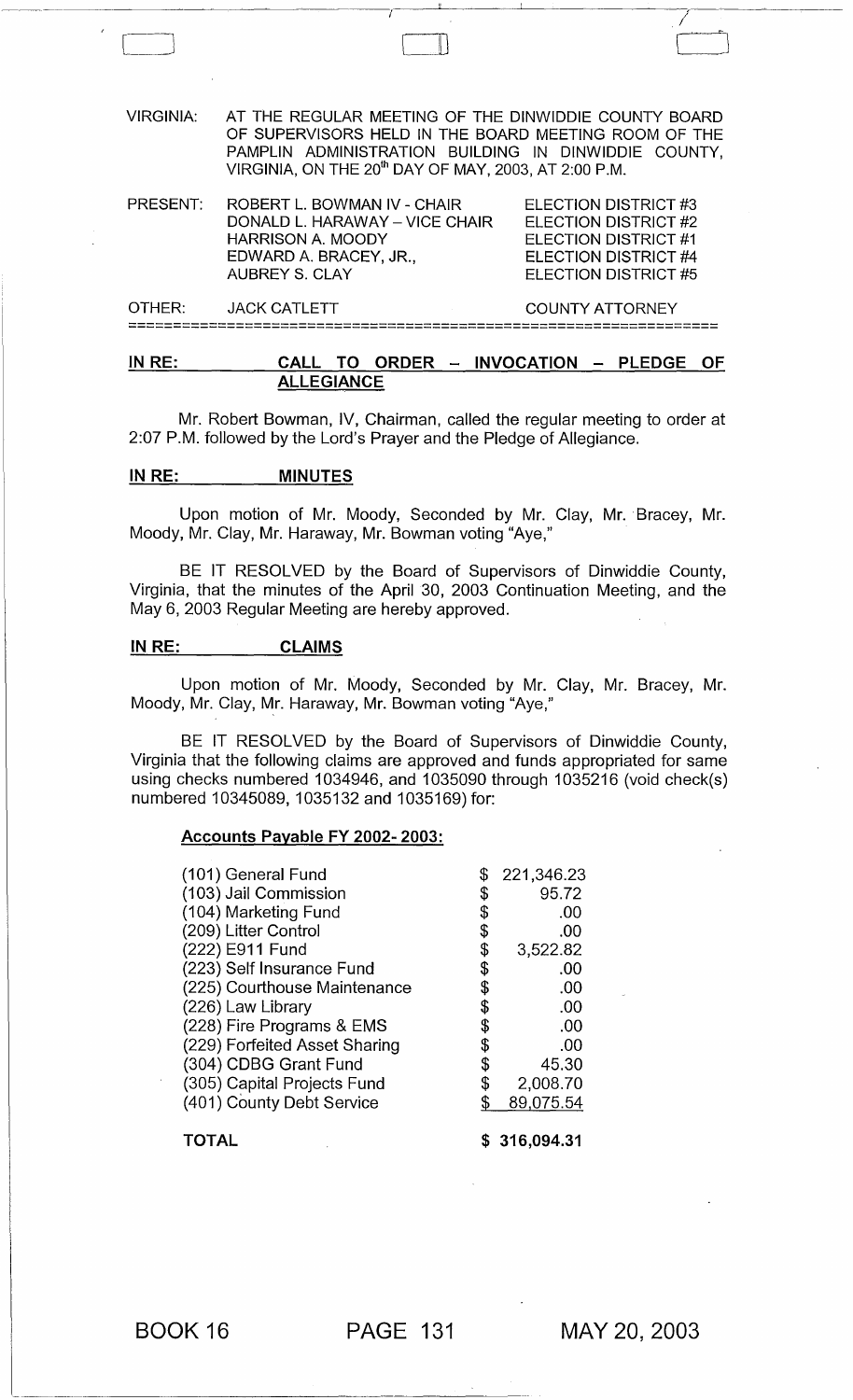PAYROLL 05/01/03 (Supplement)

| <b>TOTAL</b>                       |    | 1,298.32     |
|------------------------------------|----|--------------|
| (222) E911 Fund<br>(304) CDBG Fund | £. | .00.<br>.00. |
| (101) General Fund                 |    | 1,298.32     |

### IN RE: SCHOOL BOARD REQUISITION # 11 - 1998A {70-02-200- 7019743)

The following invoice from Dr. Leland Wise, Jr., Superintendent of Schools, for Payment Requisition #11 -199SA Bond Issue (70-02-200-7019743) was submitted for payment:

| Reed-Smith   | Legal Services | Dinwiddie Elementary<br>School | \$562.97 |
|--------------|----------------|--------------------------------|----------|
| <b>Total</b> |                |                                | \$562.97 |

The attached invoice for this expenditure has been reviewed and approved.

Upon motion of Mr. Moody, Seconded by Mr. Clay, Mr. Bracey, Mr. Moody, Mr. Clay, Mr. Haraway, Mr. Bowman voting "Aye,"

BE IT RESOLVED by the Board of Supervisors of Dinwiddie County, Virginia that Requisition Number#11 -199SA (70-02-200-7019743) in the amount of \$562.97 be approved and funds appropriated for CIP expenses from the School Project Account.

### IN RE: AUTHORIZATION TO BID CONSOLE FURNITURE -COMMUNICATIONS CENTER

Upon motion of Mr. Moody, Seconded by Mr. Clay, Mr. Bracey, Mr. Moody, Mr. Clay, Mr. Haraway, Mr. Bowman voting "Aye,"

BE IT RESOLVED by the Board of Supervisors of Dinwiddie County, Virginia that authorization is granted to the Communications Manager to request bids for the purchase, installation, and maintenance of four Emergency Communications Console Workstations for the Communications Center.

### IN RE; RESOLUTION - DECLARING NALTIONAL EMS WEEK

Upon motion of Mr. Moody, Seconded by Mr. Clay, Mr. Bracey, Mr. Moody, Mr. Clay, Mr. Haraway, Mr. Bowman voting "Aye," the following resolution is hereby adopted.



of the BOARD OF SUPERVISORS of DINWIDDIE COUNTY, VIRGIINIA

*To Designate the Week of May* 18-24, *2003 as Emergency Medical Services Week* 

WHEREAS, emergency medical services is a vital public service; and

BOOK 16 PAGE 132 MAY 20,2003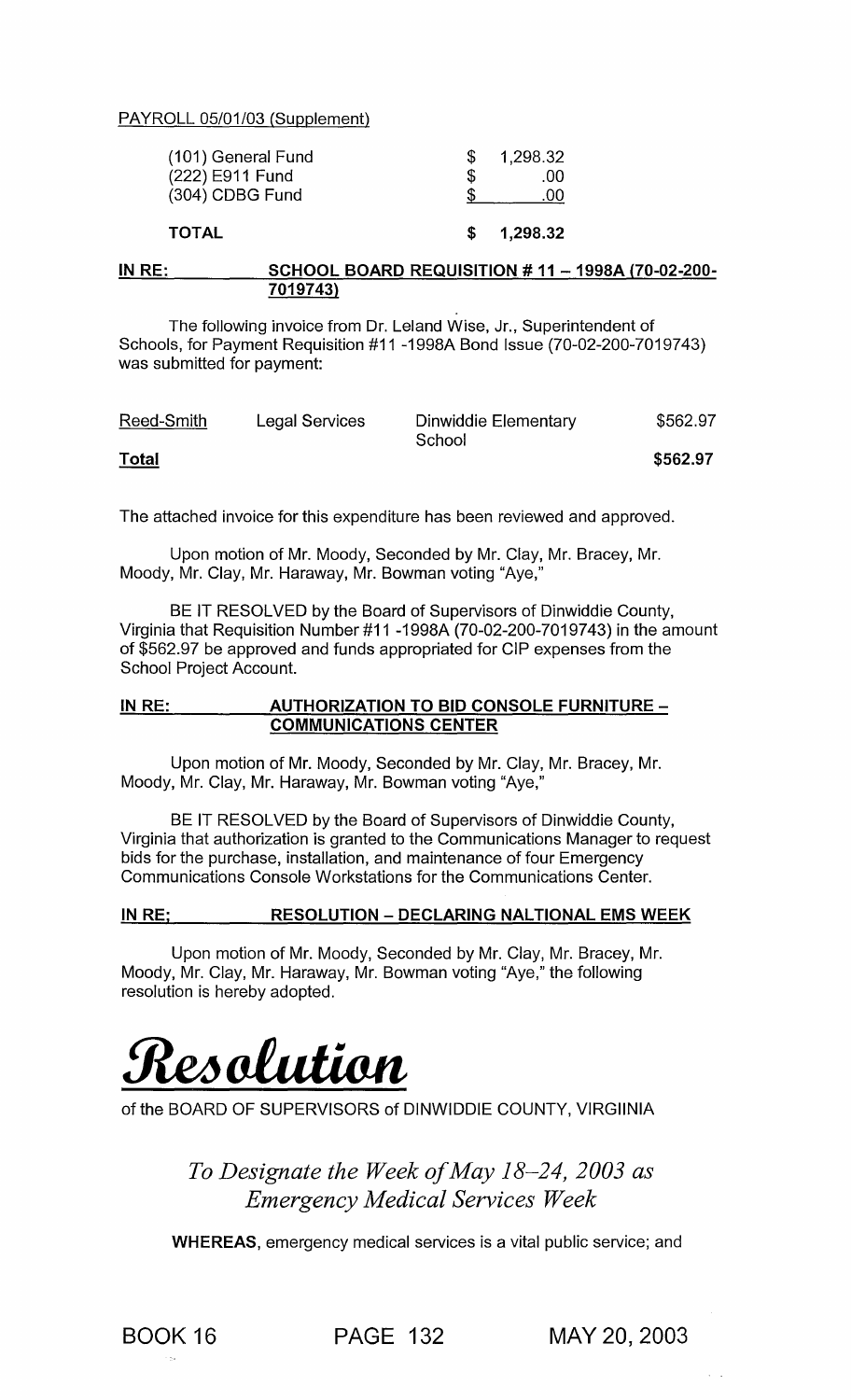WHEREAS, the members of emergency medical services teams are ready to provide lifesaving care to those in need 24 hours a day, seven days a week; and

WHEREAS, access to quality emergency care dramatically improves the survival and recovery rate of those who experience sudden illness or injury; and

WHEREAS, emergency medical services teams consist of emergency physicians, emergency nurses, emergency medical technicians, paramedics, firefighters, educators, administrators, and others; and approximately two-thirds of all emergency medical services providers are volunteers; and

WHEREAS, the members of emergency medical services teams, whether career or volunteer, engage in thousands of hours of specialized training and continuing education to enhance their lifesaving skills; and

WHEREAS, Americans benefit daily from the knowledge and skills of these highly trained individuals; and

WHEREAS, it is appropriate to recognize the value and the accomplishments of emergency medical services providers by designating Emergency Medical Services Week; and

NOW, THEREFORE BE IT RESOLVED, the Board of Supervisors of Dinwiddie County, Virginia, in recognition of this event do hereby proclaim the week of May 18-24, 2003 as

### EMERGENCY MEDICAL SERVICES WEEK

### IN RE: AUTHORIZATION FOR REPAIR OF 1999 & 2002 AMBULANCES

Upon motion of Mr. Moody, Seconded by Mr. Clay, Mr. Bracey, Mr. Moody, Mr. Clay, Mr. Haraway, Mr. Bowman voting "Aye,"

BE IT RESOLVED by the Board of Supervisors of Dinwiddie County, Virginia that authorization is granted to repair the1999 ambulance in an amount not to exceed \$900.00 with funds being appropriated from the Capital line item in the volunteer fire budget; and

BE IT FURTHER RESOLVED by the Board of Supervisors of Dinwiddie County, Virginia that authorization is granted for the Public Safety Director to have the 2002 ambulance repaired that was involved in an accident with the deer to be processed as an insurance claim at an estimated cost of \$1 ,500.

#### IN RE: CITIZEN COMMENTS

Mr. Bowman asked if there were any citizens signed up to speak or present who wished to address the Board during this portion of the meeting.

The following citizen(s) came forward to address the Board:

1. Michael Bratschi - 23500 Cutbank Road, McKenney, Virginiarequested that Mr. Clay vote no on the Tidewater Quarry permit. He commented he felt it would be advantageous for the County to have it's own County Attorney. If a comparison were done he said he was sure it would be a lot cheaper than the present law firm of Sands, Anderson, Marks and Miller. He further stated that the Board members needed to let the citizens know which way they intend to vote on the quarry issue because the citizens have a right to know. Continuing he apologized to Mr. Clay and commented he did not know that his son is the owner of DeWitt Tire. However, he still felt the County should bid the work out. Mr. Bratschi pointed out that the Board should consider citizens like Anne Scarborough, the Belchers, Geri Barefoot, and he and his wife, who attend the Board meetings for appointments to the different committees/boards/authorities. He complimented the

BOOK 16 PAGE 132 MAY 20,2003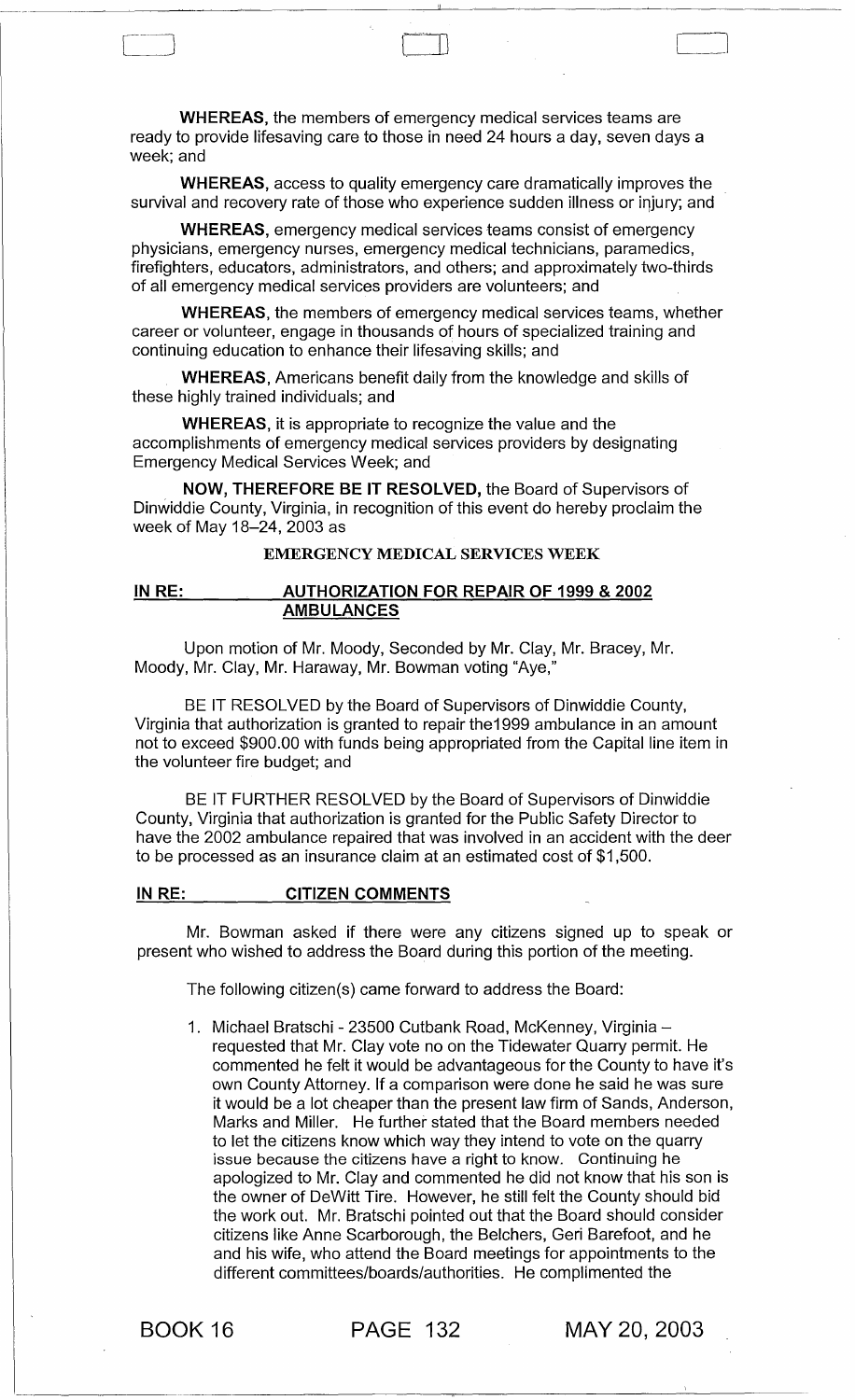Planning Commission for disapproving the Tidewater Quarries conditional use permit. He requested that Mr. Moody abstain from voting when the Board votes on the conditional use permit.

Mr. Bracey asked when the Board was going to move forward with the Tidewater Quarry public hearing? Mr. Bowman stated he did not know when the issue was going to come before the Board, but he felt some more studies needed to be done before it did. Mr. Moody commented that the Board should move forward with the public hearing. Mr. Bowman said there needed to be a joint meeting with the Planning Commissioners to discuss the proffers offered by Tidewater. Mr. Moody countered stating a public hearing should be held. The Board doesn't have to take any action that night. They could hear all the facts then make a decision later. There was a short discussion between the Board members regarding the quarry then Mr. Bowman suggested that further discussion on the issue could be brought up during the Board member comments. The Board agreed.

- 2. Eva Bratschi 23500 Cutbank Road, McKenney, Virginia commented the article in the Progress-Index regarding the High Speed Rail resolution was incorrect. Mr. Tobias told her a resolution could be presented to them opposing the High Speed Rail coming through Dinwiddie County, not a member of the Board. The paper incorrectly printed a member of the Board of Supervisors informed her that a resolution could be presented to them. The County Administrator supplied the minutes from the Board meeting showing the position the Board has taken in opposition to the High Speed Rail coming through Dinwiddie County. Continuing she expressed her sympathy for the family of Kenneth H. Whirley Sr., who died after his truck was struck by the train while he was attempting to cross the railroad tracks. It is a private road and VDOT is not responsible for warning devices but she asked if the County to set some kind of guidelines for safety reasons that the residents on the road would have to follow. Mrs. Bratschi informed the Board that there is a defective slide on the playground at the Dinwiddie Elementary School and their daughter had to get stitches as a result of falling off the slide Easter Sunday. It has been brought to the attention of the School Board but nothing has been done about it. This is a liability issue and needs to be addressed. There may be a lawsuit if the slide is not removed or repaired. Mr. Bowman stated the Board of Supervisors has taken a stand against the High Speed Rail coming through Dinwiddie County.
- 3. Anne Scarborough Boydton Plank Road, Dinwiddie, Virginia commented she could not believe the Board wants to hire yet another consultant about the quarry. It is time for the Board to move forward with the public hearing and vote before the elections in November. Enough money and time has been spent on the issue. She thanked Mr. Moody for not voting on the quarry issue. She stated she felt it was wrong for the Board member who sits on the Planning Commission to vote twice. She urged the Board to do what is necessary to say that whomever sits on the Planning Commission not be allowed to vote. Ms. Scarborough stated the last time she was here she asked about the number of new jobs that had been added to the payroll from the newspaper article in the Times Dispatch regarding the top 50 employers in the State. Dinwiddie County was  $37<sup>th</sup>$  on the list with the most fulltime employees. She asked if anyone had looked into the situation and how many of those belonged to the Board of Supervisors and how many were employed by the School Board? The County Administrator commented Staff is working on gathering the information and it is about 95% done. Mr. Haraway asked if this was for the State of Virginia or for the Richmond area? Mrs. Scarborough commented she didn't care if it was for the Richmond area or for the

BOOK 16 PAGE 133 MAY 20,2003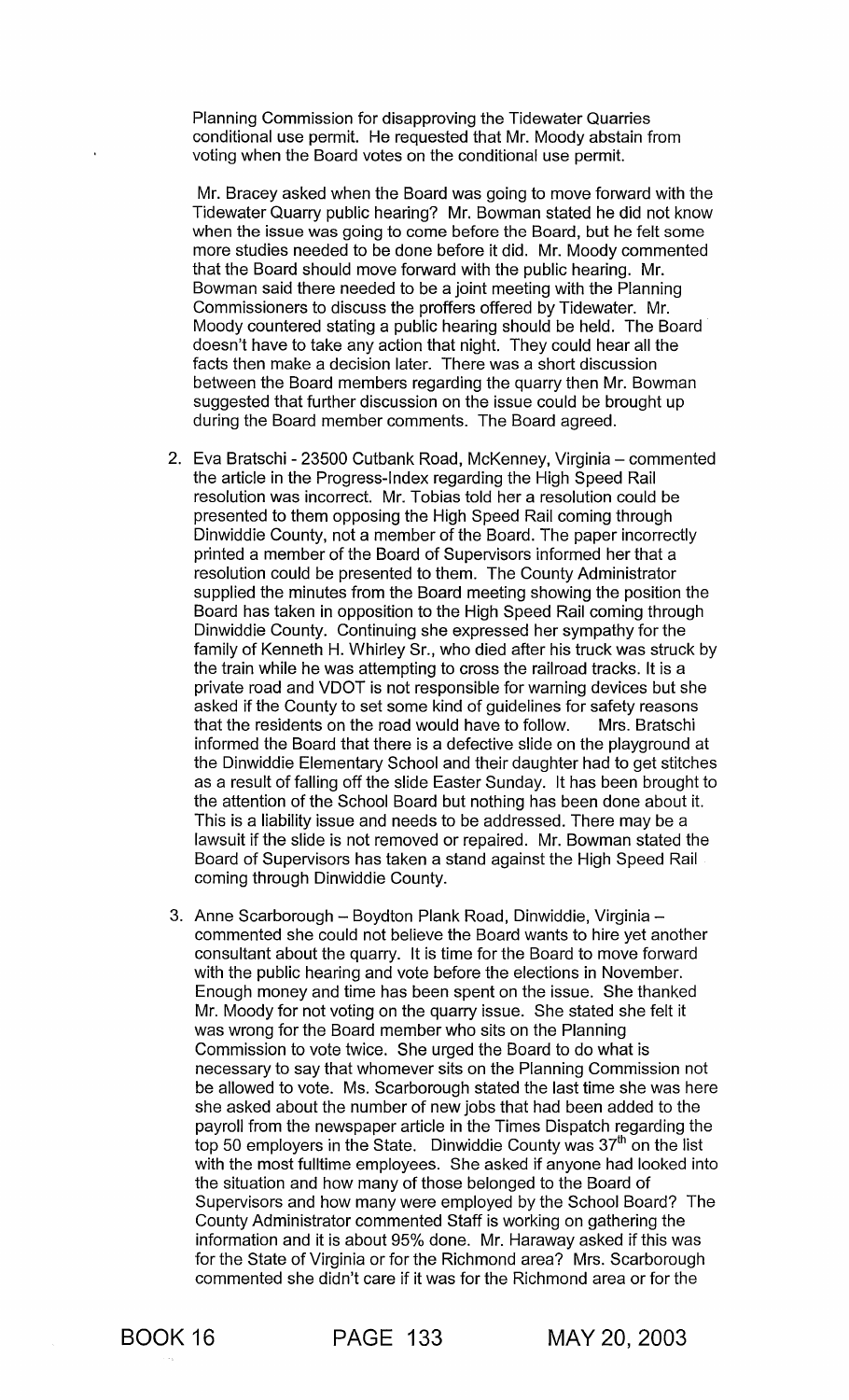whole State, 54 is still too many new fulltime employees. That ranks with Phillip Morris and some of the larger corporations. The Board requested that the Richmond Times Dispatch reporter check and see who wrote the article and where they obtained their information.

 $\Box$ 

- 4. Peter Jeffrey, 2500 Susten Lane, Richmond, VA 23224 representing West Petersburg First Baptist Church expressed his disappointment and concern regarding the absence of the Board members in the recent march against the plan to house Violent Sexual Predators in a facility in Dinwiddie County. He distributed a flyer to the Board regarding a march planned in Richmond on the Capital grounds on Saturday, May 24, at 8:30 A.M. and admonished the Board to participate in the protest and protect the citizens of Dinwiddie County. Mr. Bowman commented the Board was working behind the scenes to get the State officials to change their mind and house them in a different location.
- 5. Marjorie Flowers, 14919 Wilkinson Road, Dinwiddie, Virginia stating she agreed with Anne Scarborough and Reverend Jeffrey. She also reminded the Board this is an election year and they should listen to the citizens.
- 6. Robert Belcher, 27516 Flank Road, Petersburg, Virginia came before the Board stating he has attended all of the meetings the Planning Commission and Board has had regarding the Quarry and he felt the Board should follow the recommendation of the Planning Commissioners on the issue.

#### IN RE: VDOT - REPORT

Mr. Richard Caywood, Resident Engineer, Virginia Department of Transportation, came forward and stated he was glad to be back in the County from his assignment in Richmond and thanked Mr. Overton for taking care of things in his absence. He provided the following update:

- 1. Due to limited funding mowing on the Secondary road will begin within the next week or so depending on the weather. The first mowing on 1- 85 will be delayed until the month of June and will be limited to the shoulders. The second mowing on the shoulders will be delayed until late July or early August. The final mowing will be done based on availability of funds and condition of vegetation. Mowing of the Primary roads such as Rt. 460 will be performed as needed. This will include sight distance, crossovers and intersections.
- 2. The Halifax Road Project Bids the apparent low bid is \$368,000, which is far less than the projected cost in the Six Year Plan of \$575,000. Work is slated to begin within the next 45 days.
- 3. Ridley Road construction will start when weather permits; we need 3 to 4 days of warmer weather to apply the surface treatment.
- 4. The turn lanes on Route 1 have been repainted at Eastside and the Fire Station. Most of the passing lanes have been eliminated on Route 1 also.

### Board Member Comments Questions

- 1. Mr. Moody asked if the intersections would be mowed low enough so the compact cars would have a clear view of the road at intersections? Mr. Caywood replied certainly. When the mowing is done the height will be the same as it always has been; the difference this year is the width of the cut and the frequency.
- 2. Mr. Moody Route 643 was tarred and graveled approximately 15 to 20 years ago and it did not have a good base; consequently, it is falling apart. He requested that Mr. Caywood take a look at the road and see

BOOK 16 PAGE 133 MAY 20,2003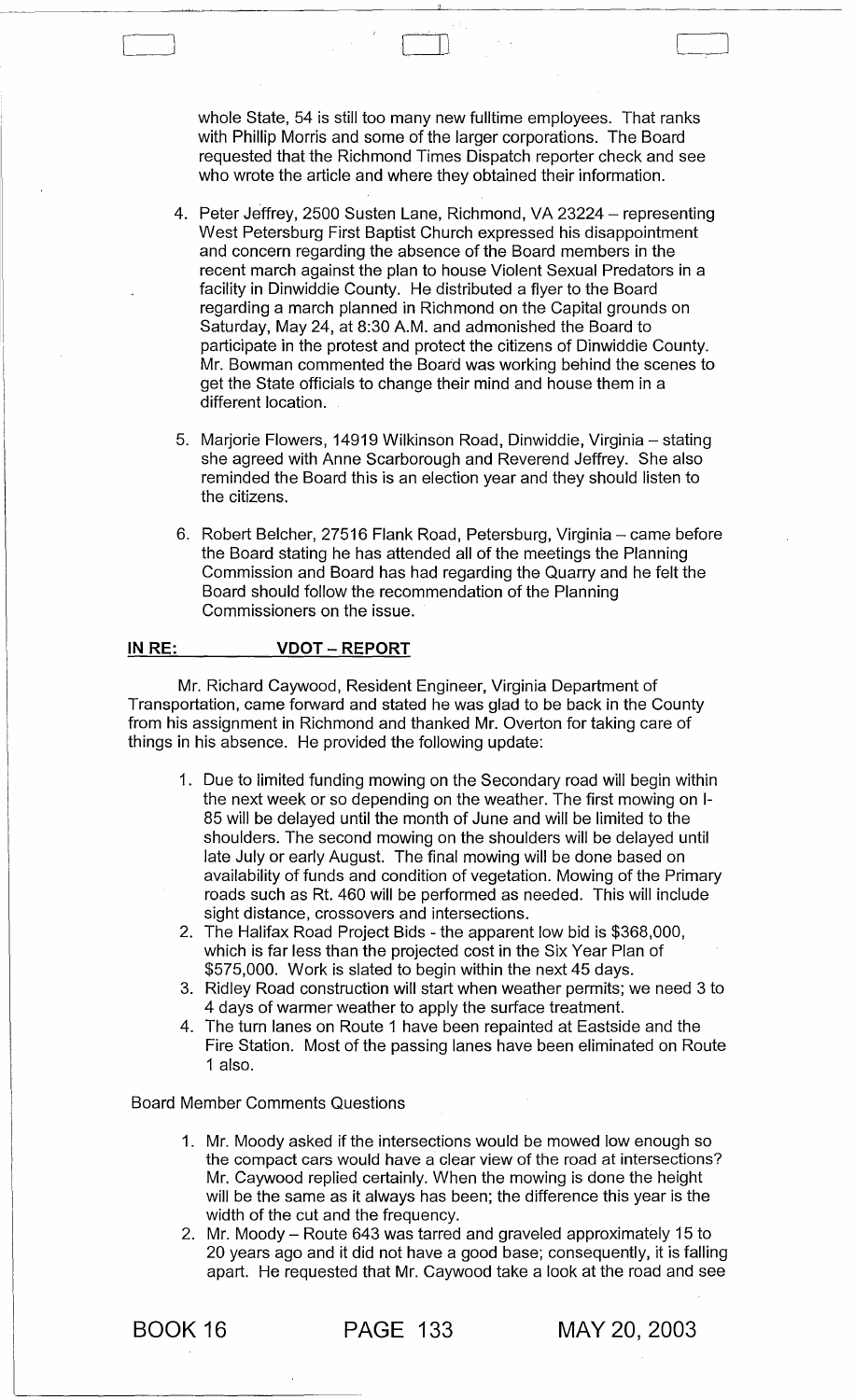if the reclamation process could be done on the road. Mr. Caywood stated he would take a look at it and let him know.

- 3. Mr. Bracey the curve at Hamilton Arms Road has not been taken care of and it needs to be taken care of as soon as possible. Mr. Caywood commented he would take another look at it this week.
- 4. Mr. Bracey the lights at night from the East Coast Station at the intersection of Routes 1 and 460 are blinding and it is easy to misjudge where the road is if someone is turning on to Route 460. Mr. Caywood stated he would check to see if the lights are aimed properly.
- 5. Mr. Bracey the ditches in Stoney Springs need to be cleaned especially since the storm came through. Mr. Caywood stated the ditches would be a major point of emphasis this year. A crew will be put together to address them this year.
- 6. Mr. Bowman agreed with Mr. Bracey regarding the lights at the East Coast Station intersection.
- 7. Mr. Bowman does VDOT approve the use of plastic residential driveway culverts. Mr. Caywood stated if he would call there is a list of approved culvert pipes available at the VDOT Office.
- 8. Mr. Bowman are curb cuts required by VDOT. Mr. Caywood replied technically they are not required by VDOT but if the County has any regulations or standards VDOT enforces them. He said VDOT does require matching pavement if the road is paved. Depending on the classification of the road you might also get into curb and gutter on some primary roads such as Route 1. He stated he would double check and write a letter to the County Administrator because he did not want to give any false information.

#### IN RE: AUTHORIZATION TO FILL SECRETARY III/BUSINESS LICENSE-LAND USE FULL-TIME POSITION -COMMISSIONER OF THE REVENUE

The County Administrator commented Ms. Deborah Marston, Commissioner of the Revenue, requested authorization to advertise and fill the position of Secretary III/Business License-Land Use due to the resignation of Mrs. Rebecca B. Winn effective May 27, 2003. Mrs. Winn has accepted a position with the State Tax Department.

Upon motion of Mr. Moody, Seconded by Mr. Clay, Mr. Bracey, Mr. Moody, Mr. Clay, Mr. Haraway, Mr. Bowman voting "Aye,"

BE IT RESOLVED by the Board of Supervisors of Dinwiddie County, Virginia that authorization is granted for the Commissioner of the Revenue to advertise and fill the position of Secretary III/Business License-Land Use.

Mr. Bracey asked if Mrs. Winn was going to do an exit interview. He commented he would just like to know why she is leaving, not to get into Mrs. Marston's business. The County Administrator stated we could ask Mrs. Marston to have her do one. Mr. Bowman stated it would be a good process to help the County retain good employees.

### IN RE: RESOLUTION - RAISING CERTAIN FEES FOR ANIMAL **CONTROL**

The County Administrator commented during the budget session Mary Ellison, Animal Control Officer, presented a proposal for Quarantined animals and pick up fees for owner released animals. The Board discussed in length these fees and issues. According to the County Attorney the fees can be established administratively by a resolution rather than by an ordinance. If the Board wishes to do it this way you would have to adopt the resolution. If it is done by a resolution it would not be a part of the Code and the County would not have the expense of advertising for a public hearing every time a change is made.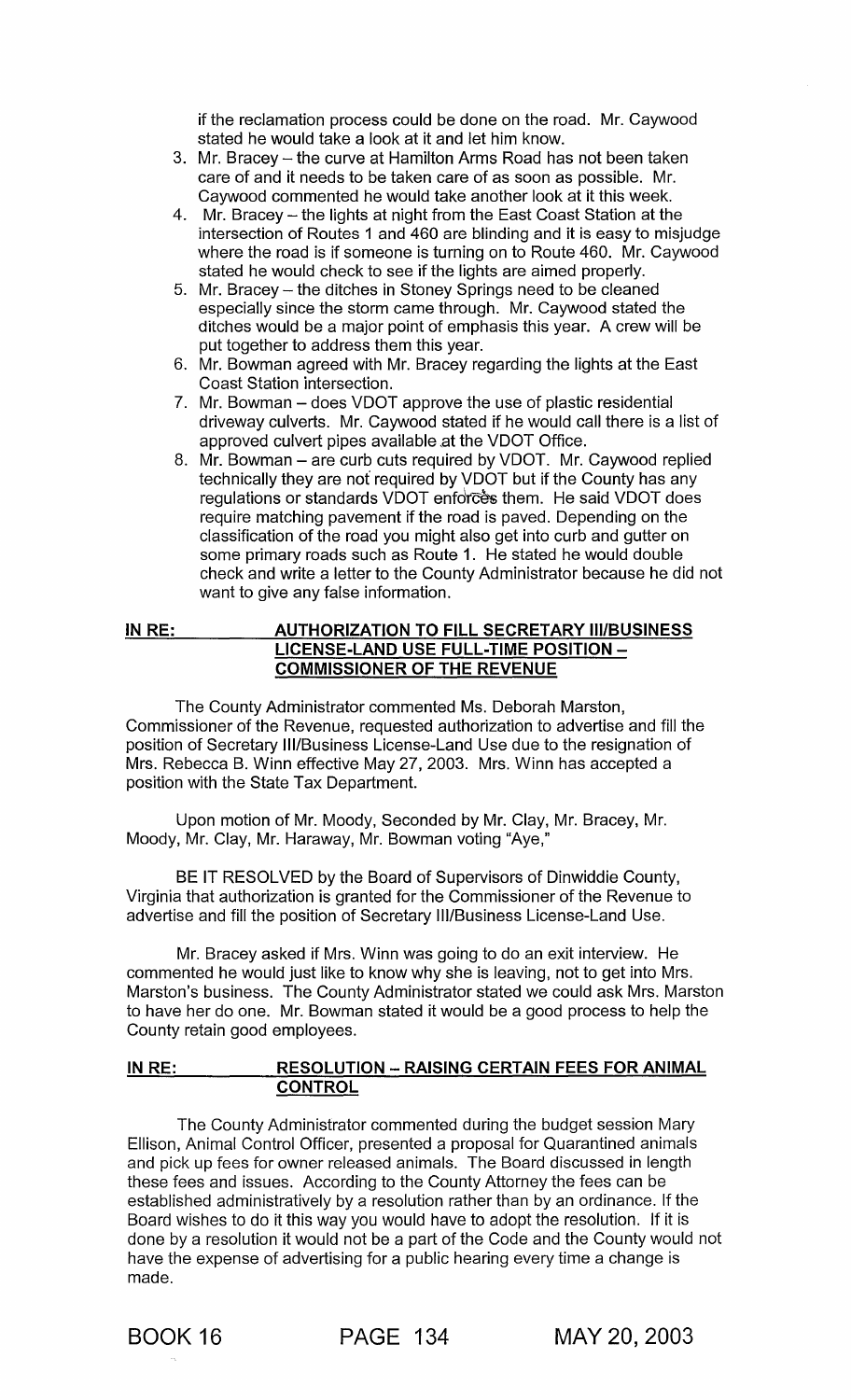Upon motion of Mr. Bracey, Seconded by Mr. Clay, Mr. Bracey, Mr. Moody, Mr. Clay, Mr. Haraway, Mr. Bowman voting "Aye," the following resolution is hereby adopted.

# **RESOLUTION**  Raising Certain Fees for Animal Control

 $\Box$ 

Whereas, the County Administrator has evaluated the costs incurred when an Animal Control Officer has to pick up animals throughout the county; and

Whereas, some of these animals lawfully belong to owners who are responsible for their care and control; and

Whereas, the costs of transporting and quarantining animals has risen.

Now therefore be it resolved, by this Board of Supervisors for the County of Dinwiddie that the following fees shall be established:

Fee

**Amount** 

\$ 2.00 per day

Boarding

### Transportation (Pick-up)

Licensed Animal Unlicensed Animal\* \$10.00 \$20.00

#### **Bite Quarantines**

Animals brought by owner Transported by Animal Control **Licensed** Unlicensed\* Extra day boarding \$20.00 for ten days \$ 2.00 per day

\$30.00 for ten days \$40.00 for ten days

\*Prior to the release of an unlicensed animal to the owner the owner will have to pay the applicable animal license fee and any fines owed in addition to the above fees. The contract of the contract of the contract of the contract of the contract of the contract of the contract of the contract of the contract of the contract of the contract of the contract of the contract of the cont

This resolution shall become effective upon adoption.

BOOK 16 PAGE 134 MAY 20,2003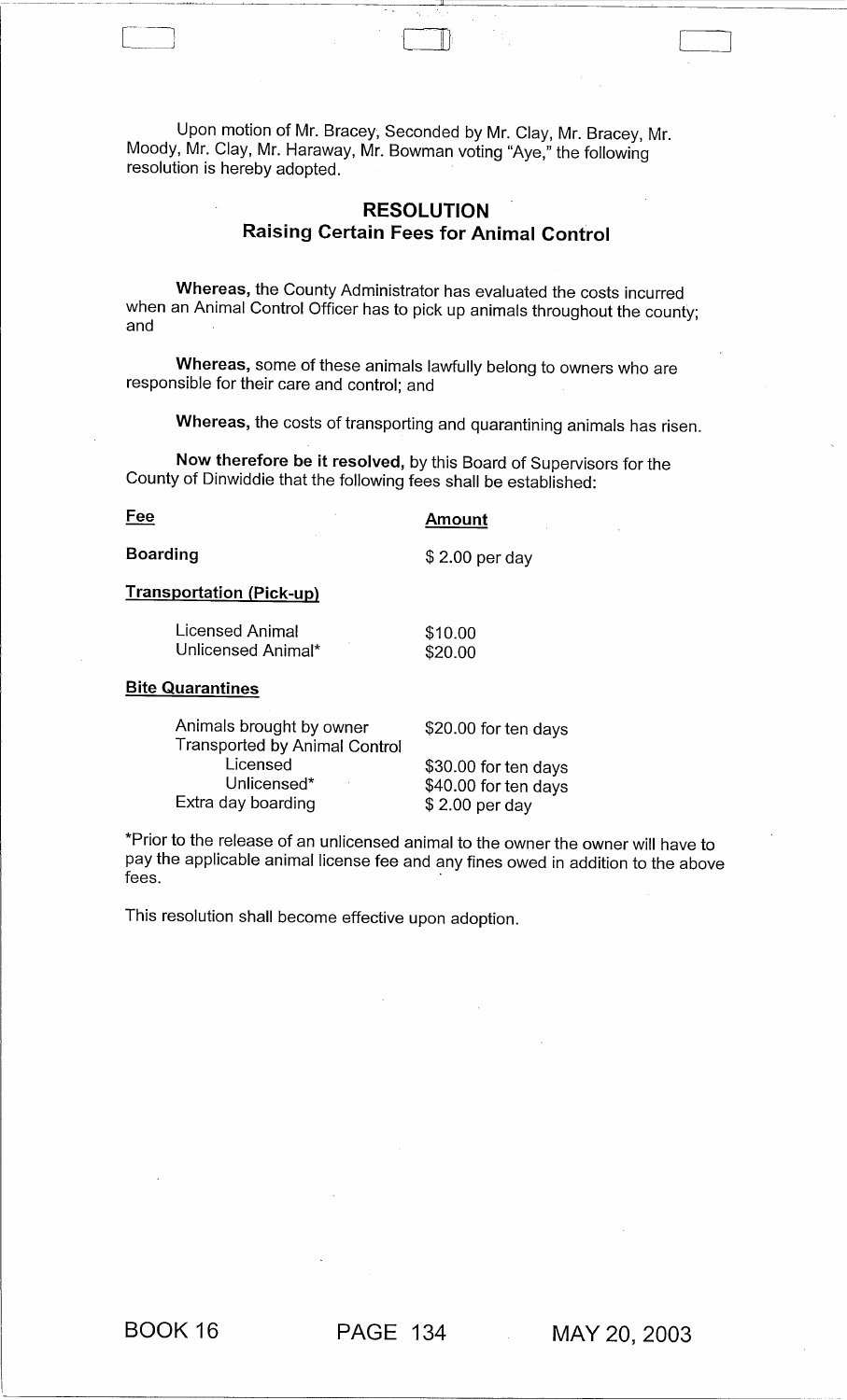#### **INRE: LOCAL DISASTER DECLARATION - WIND AND HAIL STORM**

The County Administrator stated Mr. Michael Parrish the Extension Agent was not able to be here today due to his wife's illness. Mr. Jolly will provide his report on the hail and wind storm that occurred in the County on May 9, 2003.

Mr. David Jolly, Director of Public Safety, came forward and gave a report on the hail and wind storm that occurred in the County on May 9, 2003. Approximately 60 houses had structural damages at an estimated cost of \$400,000 to repair them. He commented the majority of the damage was done to the crops and equipment. The combined estimated damages for the County is 1.8 million dollars. Mr. Parrish submitted an initial damage assessment report, which was included in the Board packets. Mr. Jolly commented at this point the Board needed to declare a local emergency for Dinwiddie County and request State assistance.

The following memo was included in the Board's packet, which was prepared by Mr. Michael Parrish, Extension Agent:

"Following the hail and wind storm that occurred in the County on May 9, 2003, I visited a majority of the agricultural sites that experienced significant crop, equipment and structure losses. Once the 24-hour assessment was completed I provided the Dinwiddie County Public Safety Office with an initial damage assessment report. This report estimated agricultural loss over 1.2 million. The numbers may increase as more farmers and I evaluate the crops in the near future.

At this time, I would recommended that the County request a State emergency or Disaster Designation from the State, which resulted from the hail and windstorm on May 9, 2003. This designation will help Dinwiddie Agriculture Producers receive monetary assistance if and when the State or Federal Government Agencies deem appropriate.

A copy of the Dinwiddie Flash Situation Report filed by the local Farm Service Agency with the assistance of the Dinwiddie Extension Office was enclosed in your packets. This report will go to the USDA State Office for review along with reports from Amelia, Sussex and Southampton Counties.

The assessment report is as follows:

| <b>CROP</b>                                                                                                   | <b>MONETARY DAMAGE</b>                                                                   |
|---------------------------------------------------------------------------------------------------------------|------------------------------------------------------------------------------------------|
| Flue Tobacco<br>Corn<br>Wheat<br>Hay (1 <sup>st</sup> Cutting)<br>Rye (Grain)<br>Rye (Straw)<br>Oats<br>Total | \$101,700<br>54,000<br>400,000<br>300,000<br>160,000<br>125,000<br>24,000<br>\$1,164,700 |
| <b>OTHER</b>                                                                                                  | <b>MONETARY DAMAGE</b>                                                                   |
| <b>House Trailers</b><br>Livestock & Fences<br>Five green houses were<br>Destroyed                            | \$<br>80,000<br>80,000                                                                   |

The total approximate damage caused by hail and wind damage has been estimated at \$1,204,700."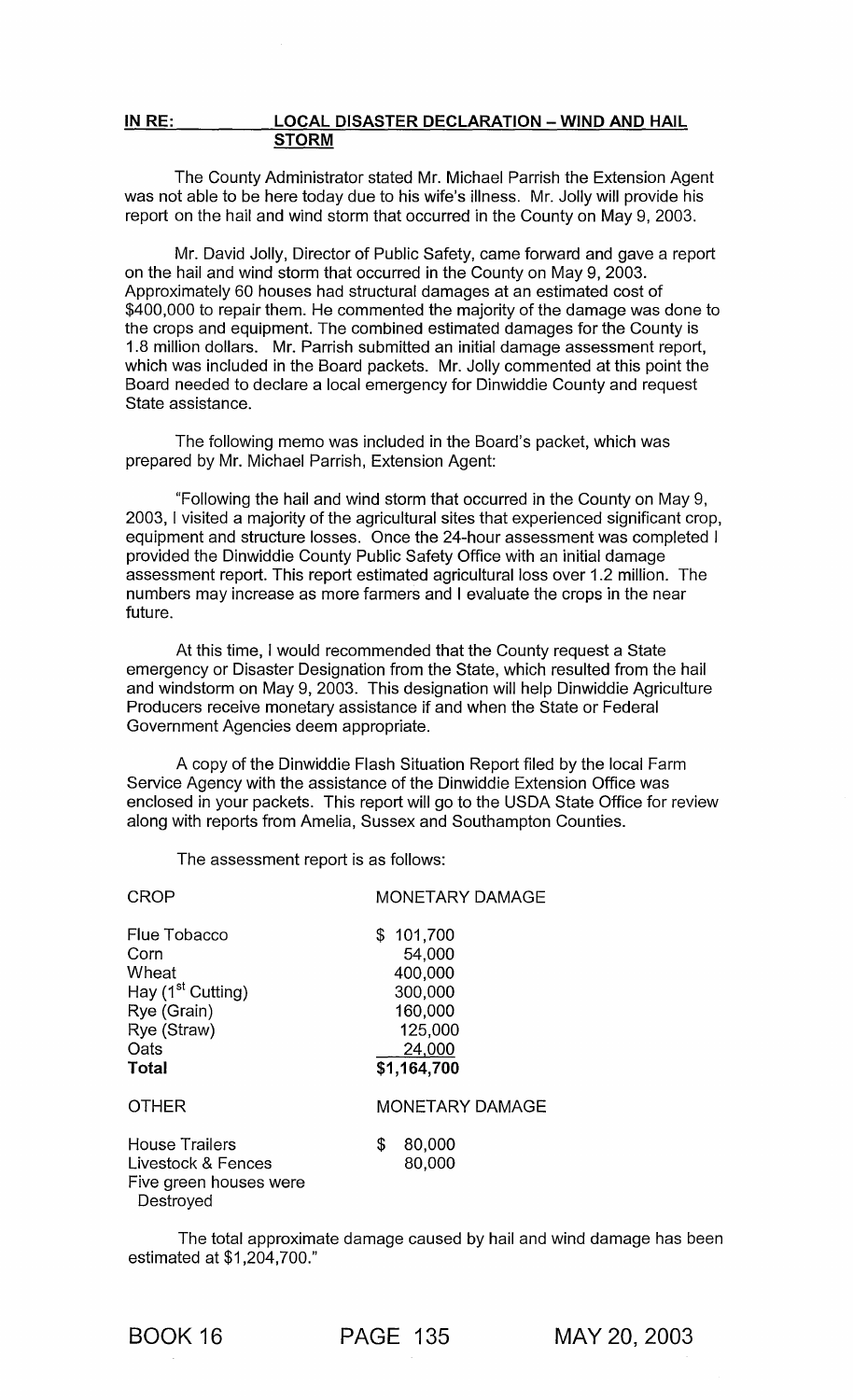Upon motion of Mr. Bracey, Seconded by Mr. Moody, Mr. Bracey, Mr. Moody, Mr. Clay, Mr. Haraway, Mr. Bowman voting "Aye,"

BE IT RESOLVED by the Board of Supervisors of Dinwiddie County, Virginia, that the County of Dinwiddie is hereby declared a local disaster area due to the hail and wind storm that occurred in the County on May 9,2003.

### IN RE: APPOINTMENT OF MR. DAVID THOMPSON - DIRECTOR OF GIS OPERATIONS

Upon motion of Mr. Bracey, Seconded by Mr. Moody, Mr. Bracey, Mr. Moody, Mr. Clay, Mr. Haraway, Mr. Bowman voting "Aye,"

BE IT RESOLVED by the Board of Supervisors of Dinwiddie County, Virginia that Mr. David Thompson is appointed Director of GIS Operations at Grade 15 Step A, with an annual salary of \$36,656, effective May 15, 2003.

### IN RE: \_\_\_\_\_\_\_ AUTHORIZATION TO ENTER INTO CONTRACT **NEGOTIATIONS WITH WORLDVIEW SOLUTIONS - GIS SYSTEM**

Upon Motion of Mr. Moody, Seconded by Mr. Bracey, Mr. Bracey, Mr. Moody, Mr. Clay, Mr. Haraway, Mr. Bowman, voting "Aye",

BE IT RESOLVED that the Board of Supervisors of Dinwiddie County, Virginia authorizes the Director of GIS Operations to enter into contract negotiations with Worldview Solutions for the GIS System. The contract will not include hardware, software, peripherals or license.

### IN RE: \_\_\_\_\_\_\_\_\_\_\_ AUTHORIZATION TO ENTER INTO A CONTRACT -DESTEFANO DESIGN GROUP - NAMOZINE VFD RENOVATIONS

Mr. Donald Faison, Director of Buildings and Grounds, requested authorization to enter into a contract with DeStefano Design Group to prepare plans and specifications to renovate the existing building and annex building for the Namozine VFD. The renovation of the existing fire station will meet the needs of the volunteers as well as the paid personnel. Included in the price will be two bunk rooms, which will sleep 12, handicap baths and showers, utility room, upgraded kitchen, day room, 3 office spaces; radio room, fire separated floors and walls, masonry repairs to the existing walls, and repainting the existing building. Renovation of the annex building will give them good storage space, a meeting/training room, upgraded toilets and kitchen and it will be made handicap accessible. The architectural fees for renovating the existing building are \$21,803; the annex building fees are \$9,620.

Upon Motion of Mr. Clay, Seconded by Mr. Bracey, Mr. Bracey, Mr. Moody, Mr. Clay, Mr. Haraway, Mr. Bowman, voting "Aye",

BE IT RESOLVED that the Board of Supervisors of Dinwiddie County, Virginia authorized the Buildings and Ground Director to enter into a contract with DeStefano Design Group to prepare plans and specifications for the Namozine Building as shown in his report and described above.

Mr. Haraway asked Mr. Faison what the percentage fees usually run for architects? Mr. Faison replied around 10%. Mr. Haraway stated that was in line with his experience also; but according to his calculations Mr. DeStefano's percentages for the existing building is 18.1 % and 15.6% for the annex. He said he felt his fees were too high this time. Mr. Faison replied there are a lot of unknowns on this project but he would talk with Mr. DeStefano about his fees if the Board so desired. Mr. Haraway requested that Mr. Faison check the

アウエンスの場

BOOK 16 PAGE 135 MAY 20,2003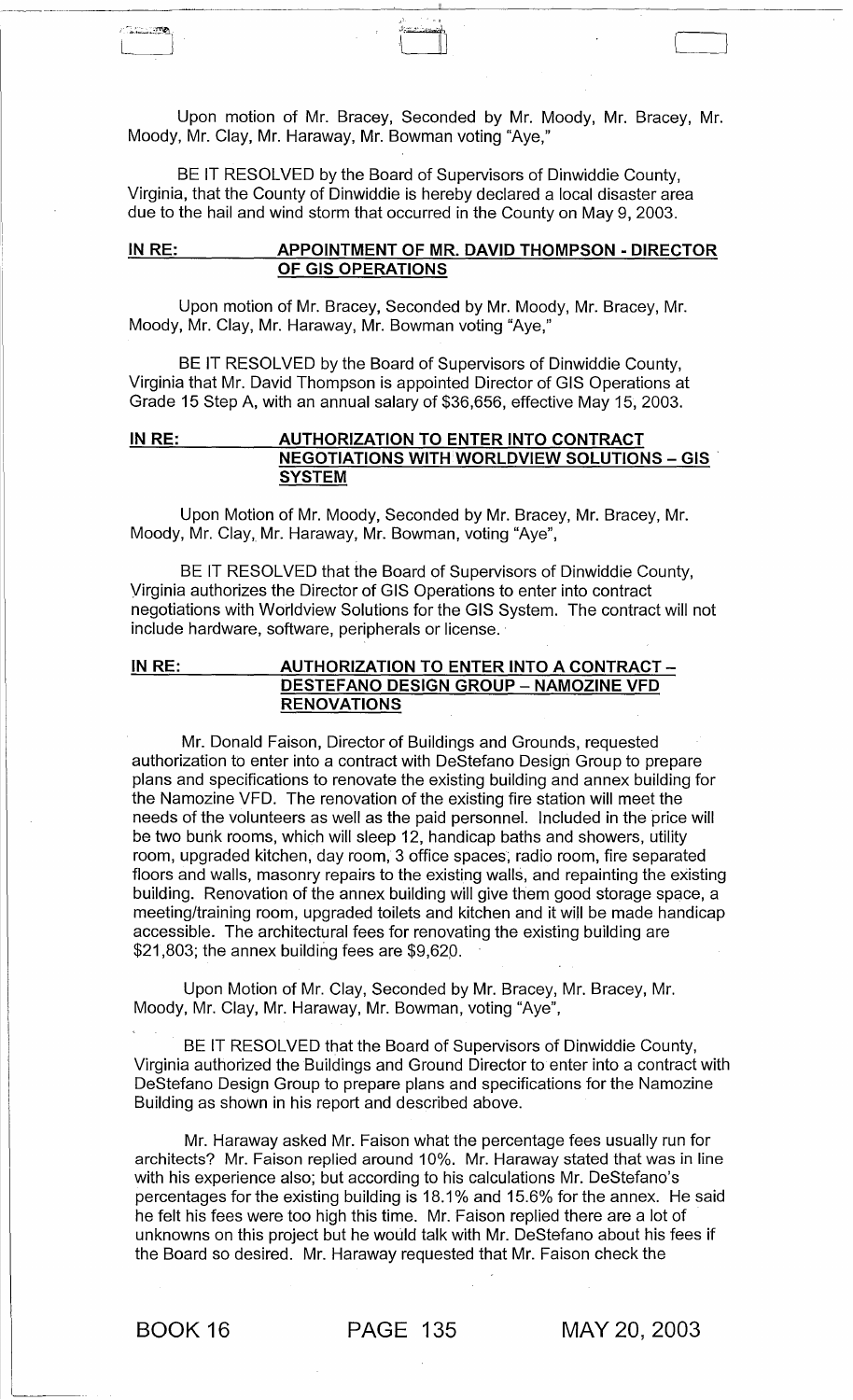architectural costs for Eastside Community Center and the Public Safety Building and if the 2 projects compared with these fees he would be okay with it.

Mr. Bracey amended his motion to reflect Mr. Haraway's concern regarding the architect's fees. Mr. Clay agreed to the amendment.

### IN RE: TOBACCO INDEMINIFICATION AWARD OF FY 03 ECONOMIC DEVELOPMENT FUNDS

The Assistant County Administrator stated the Tobacco Indemnification and Community Revitalization Commission met in South Boston on April 24, 2003 and approved awards of FY03 Economic Development funds. The award in the amount of \$1 ,073,159 has been made for the Dinwiddie County Industrial Park, Phase II. This award has been approved contingent upon land acquisition, VDOT Industrial Access Road funding and a cash match as proposed in the application.

As a condition of the award, the Commission requires its participation in all press conferences or announcements of this grant.

### IN RE: \_\_ \_\_ \_ AUTHORIZATION FOR THE DIRECTOR OF WASTE MANAGEMENT TO ENTER INTO A CONTRACT WITH SPECIALTY MECHANICAL CO. LLC - LANDFILL LEACHATE COLLECTION SYSTEM

Upon Motion of Mr. Bracey, Seconded by Mr. Moody, Mr. Bracey, Mr. Moody, Mr. Clay, Mr. Haraway, Mr. Bowman, voting "Aye",

BE IT RESOLVED by the Board of Supervisors of Dinwiddie County, Virginia that authorization is granted for the Director of Waste Management to enter into a contract with Specialty Mechanical Co. LLC for the leachate collection system for the landfill as shown on the Draper Aden Associates blue print for the base price of \$36,737.

### IN RE: RENEWAL ANALYSIS FROM ANTHEM

BOARD MEMBER COMMENTS

The County Administrator pointed out to the Board that the Chief of Administrative Services, Glenice Townsend, included a memo regarding the Inmates Insurance Program in the Board packets.

Information on the net savings from Anthem for the seven-month period that the County has been participating in the Local Jail Agreement was \$31,984. Staff is very pleased with this but the County can never get ahead of the game. The Jail took a big loss in the per diem but this will certainly help fill in for the loss of the revenue from the State. She thanked Mrs. Townsend for her efforts with the program.

# Mr. Clay He requested that the County Administrator write a letter to Mr. Bratschi to let him know that the County does bid out the contract for work done on the County vehicles. The County Administrator commented the letter did go out to Mr. Bratschi.

Mr. Moody He commented, let the records show and the newspaper know that he has never been quoted as a staunch supporter of the rock quarry. However, he is pro business and pro education and he does try to help get businesses in the County to help support the services that people require; but he has taken no stand publicly one way or the other yet.



IN RE:  $\overline{\phantom{a}}$ 

PAGE 136 MAY 20,2003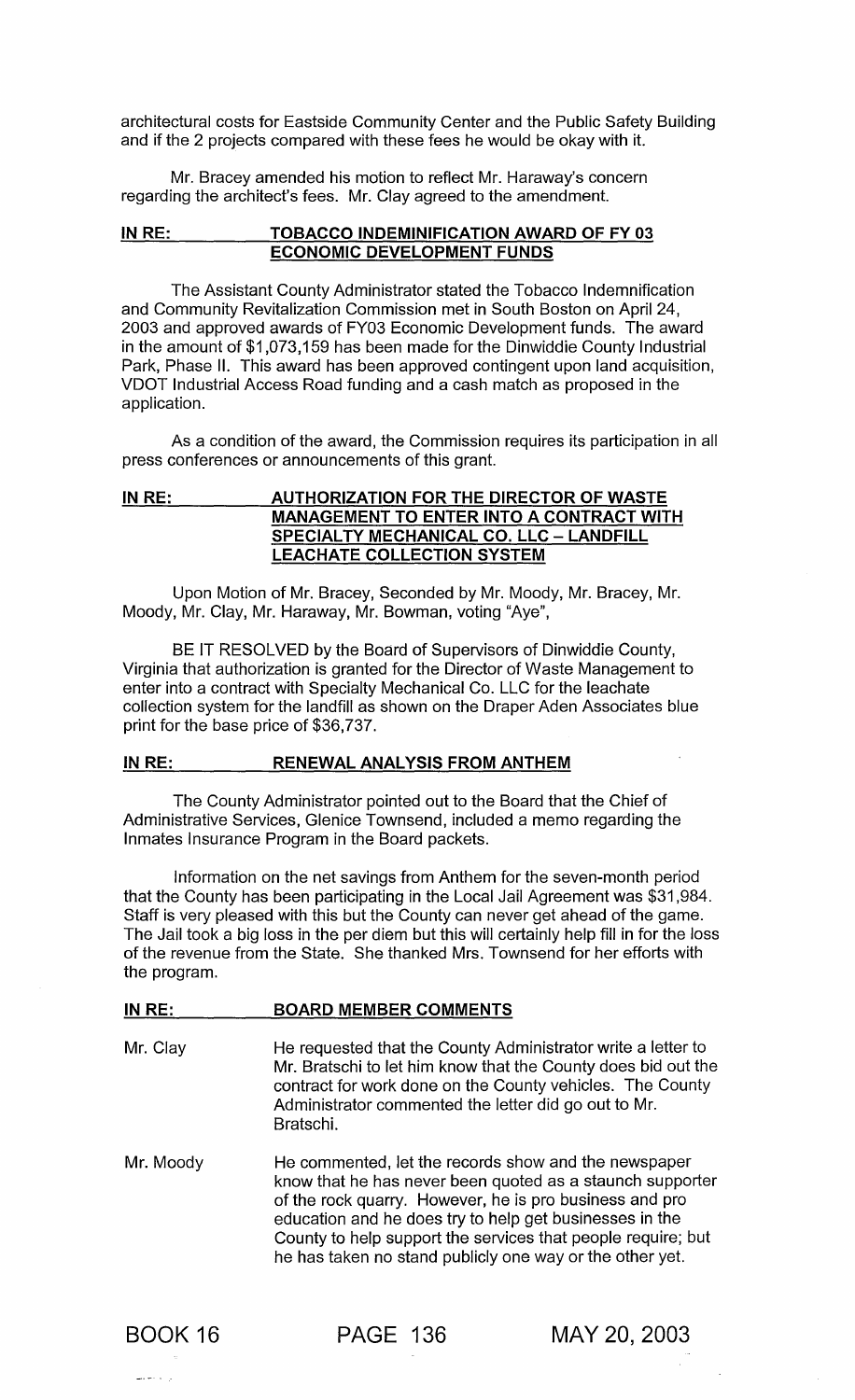Mr. Bracey

 $\Box$ 

He stated he had requested that the Code of Ethics be put back on the agenda for today and he felt the Board members should vote on them, either up or down. It is very important for persons to have a code of ethics. Mr. Bowman asked if the 3-minute limit for the citizen comment period would be included in that? Mr. Bracey stated that was up to him as to how long he allowed the citizens to speak. The Board voted some time ago on the 3-minute deal and you voted for it too. This has nothing to do with that; this is the Code of Ethics for the Board members. Mr. Clay commented he felt the Board members have been doing this all along and he didn't think that the Board needed them now; but if the others wanted them he would go along with it. Mr. Haraway stated he would like for them to be placed on the agenda for the next Board meeting to be discussed and voted on. Mr. Moody agreed also.

 $\prod_{i=1}^n$ 

Mr. Bracey He commented the School Board had another requisition today for payment to Reed-Smith, attorneys, from bond funds for the Dinwiddie Elementary School project. He stated he knew that people should be paid for the work they do. However, he felt the money should be used for school projects not attorneys. Mr. Moody stated he hated to spend this money on attorneys too and not on mortar or things for the children. But he conceded the attorneys needed to be paid too. Mr. Bowman said he certainly would be in favor of going to the Dinwiddie Elementary School to see what the problems are. Mr. Bracey stated this is a legal issue and the Board should not get involved in it. He felt the County . Administrator could find out what is going on and let the Board know. He requested that she find out how much money has been spent on attorneys from day one other than the bond attorney and other regular attorneys for the bond issue; and why we are spending this money on attorneys and why isn't it being spent on the Dinwiddie Elementary project. There are many things that still need to be done for children not attorneys. Mr. Bowman stated he agreed with him 100 percent. This money should be paid to the contractors who have done the work on this project. The School Board should be going after the architect that designed the building.

Mr. Bracey He stated there was a comment made today about the County having a County Attorney; we had a County Attorney about 16 years ago and we were paying him around \$80,000 or more a year and the County was about \$60,000 in the red. In addition to his salary the County had to spend thousands of dollars for litigation because one attorney does not possess all of the expertise needed to run a government. He further stated he would hate to have to hire Sands, Anderson, Marks and Miller to handle a case for the County

Mr. Bracey He commended all of the EMS folks and all the volunteers for the great job they did during the storm. The buildings held up well; there were some damages to the buildings and the vehicles but the County held its own.

#### IN RE: PUBLIC HEARING FOR TIDEWATER QUARRY TO BE HELD ON JUNE 17,2003

Upon Motion of Mr. Haraway, Seconded by Mr. Bracey, Mr. Bracey, Mr. Moody, Mr. Clay, Mr. Haraway, Mr. Bowman, voting "Aye",

---~

"\.

BOOK 16 PAGE 136 MAY 20,2003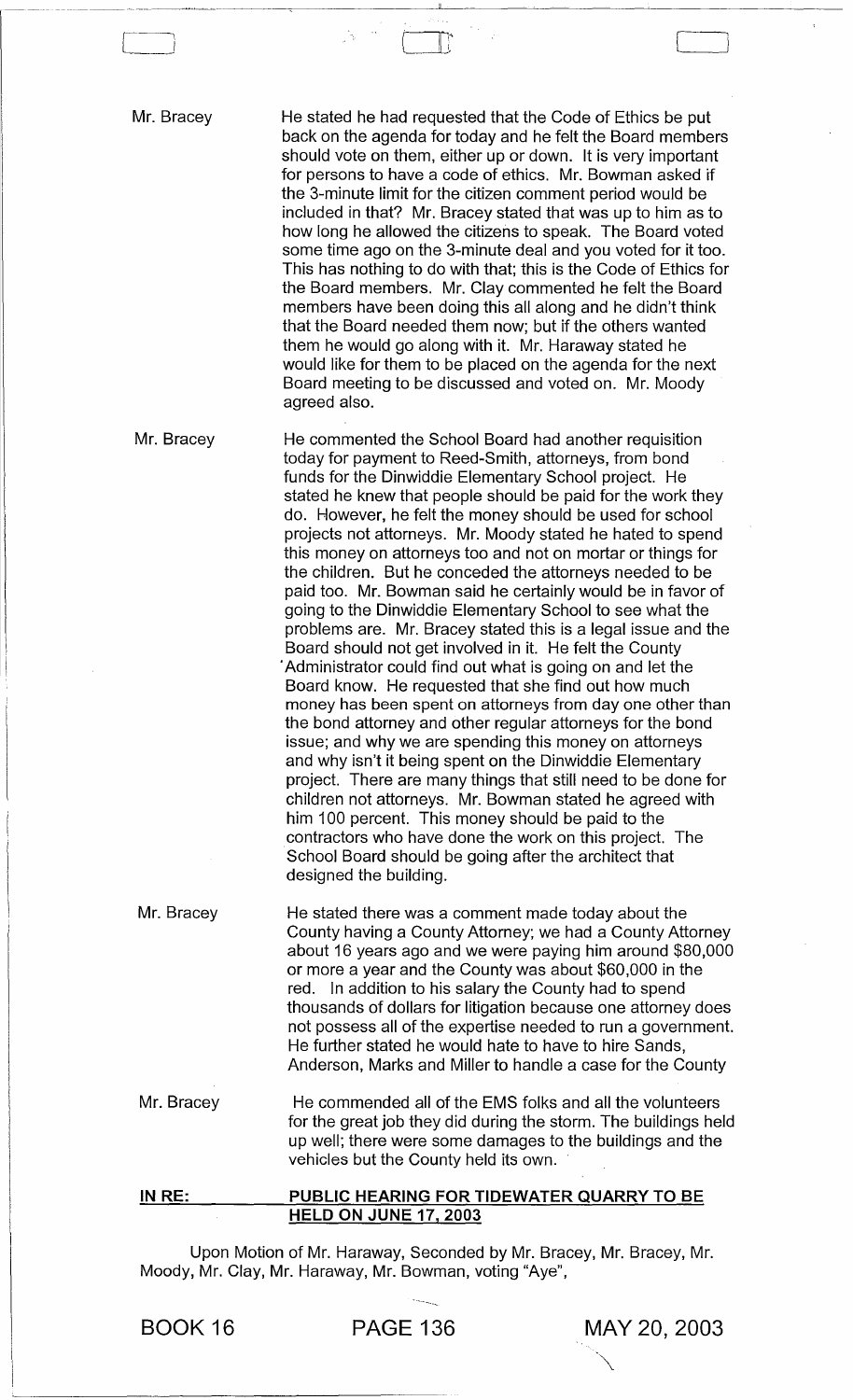BE IT RESOLVED by the Board of Supervisors of Dinwiddie County, Virginia that authorization is granted for Administration to advertise the conditional use permit public hearing for the Tidewater Quarries for June 17, 2003 to be held in the Auditorium of the Dinwiddie County High School at 7:30 P.M. The rezoning request will be considered at the same meeting.

### IN RE: CLOSED SESSION

Mr. Moody stated I move to close this meeting in order to discuss matters exempt under section:

Personnel - §2.2-3711 A. 1 of the Code of Virginia - Public Safety; **Appointments** Acquisition of Property - §2.2-3711 A. 3 of the Code of Virginia Litigation -  $\S 2.2$ -3711 A. 7 of the Code of Virginia – Update on **Litigation** 

Mr. Clay seconded the motion. Mr. Moody, Mr. Clay, Mr. Haraway, Mr. Bowman, Mr. Bracey, voting "Aye", the Board moved into the Closed Meeting at 4:26 P.M.

A vote having been made and approved the meeting reconvened into Open Session at 6:14 P.M.

### IN RE: CERTIFICATION

Whereas, this Board convened in a closed meeting under §2.2-3711 A.7 of the Code of Virginia  $-$  Update on Litigation; §2.2-3711 A.3 Acquisition of Property; §2.2-3711 A.1 Personnel - Public Safety; Appointments;

And whereas, no member has made a statement that there was a departure from the lawful purpose of such closed meeting or the matters identified in the motion were discussed.

Now be it certified, that only those matters as were identified in the motion were heard, discussed or considered in the meeting.

Upon motion of Mr. Haraway, Seconded by Mr. Clay, Mr. Bracey, Mr. Moody, Mr. Clay, Mr. Haraway, Mr. Bowman voting "Aye," this Certification Resolution was adopted.

### IN RE: AUTHORIZATION TO HIRE 6 EMS TECHNICIANS FOR SECOND CREW

Upon Motion of Mr. Moody, Seconded by Mr. Haraway, Mr. Bracey, Mr. Moody, Mr. Clay, Mr. Haraway, Mr. Bowman, voting "Aye",

BE IT RESOLVED by the Board of Supervisors of Dinwiddie County, Virginia that David Owens, Walter Heemer and James Johnson are hereby hired as EMS Advanced Technicians at Grade 12A, with an annual salary of \$29,099.00; and Rosa Ingargiola, Jacob Bridgman, and Timothy Doughty are hereby hired as EMS Basic Technicians at Grade 10A, with an annual salary of \$24,945.00.

### IN RE: AUTHORIZATION TO HIRE FIRM OF CECIL SIMMONS & COMPANY-COMMERCIAL APPRAISER

Upon Motion of Mr. Haraway, Seconded by Mr. Clay, Mr. Moody, Mr. Clay, Mr. Bowman, Mr. Haraway, Mr. Bracey, voting "Aye",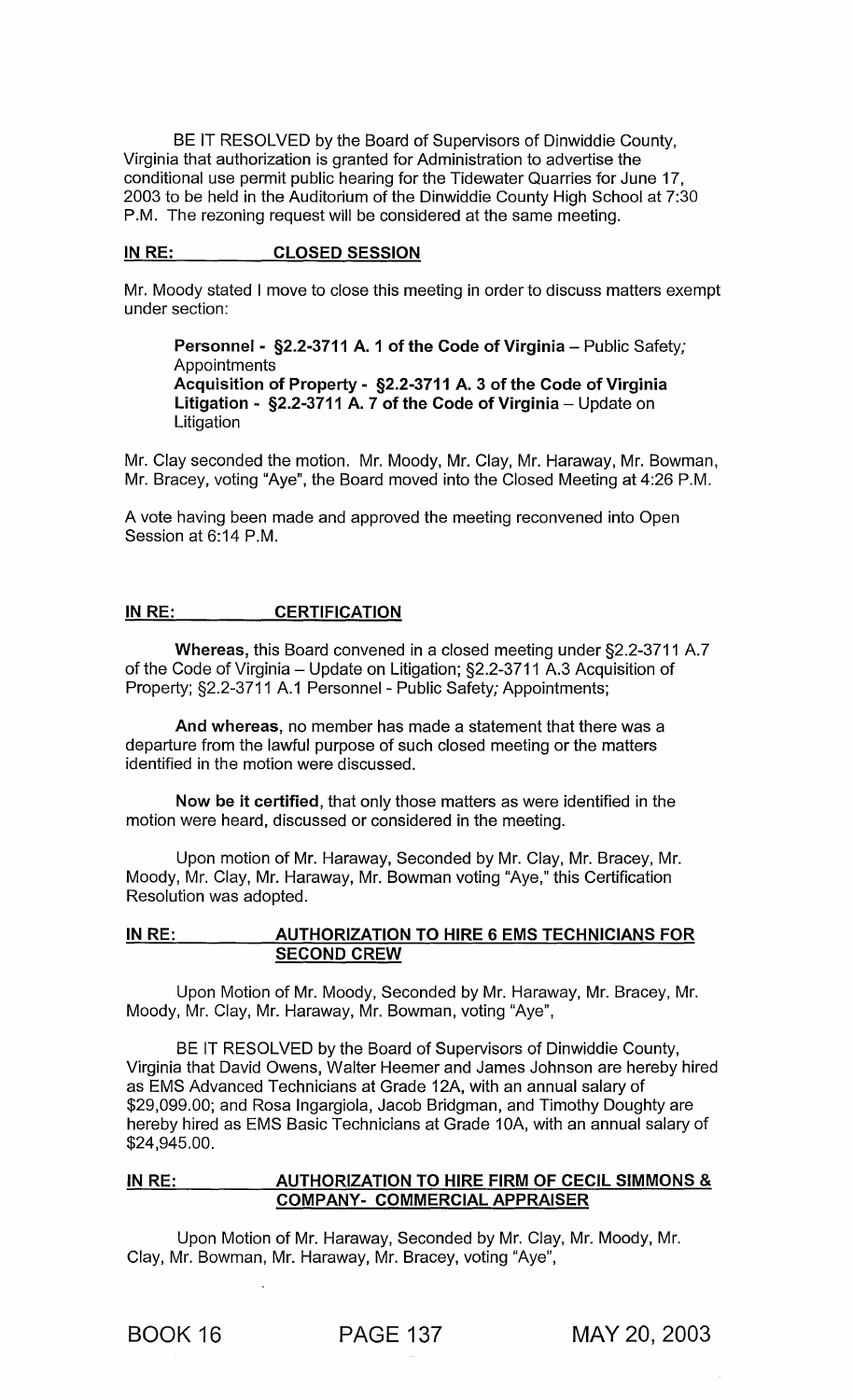BE IT RESOLVED by the Board of Supervisors of Dinwiddie County, Virgihia that the- Administrative Staffis hereby authorized to hire the fitm of Cecil Simmohs & Company to provide appraisals for the property the County is considering for the Industrial Park and possible School uses.

) , and the property of  $\mathbb{R}^n$  ,  $\mathbb{R}^n$  ,  $\mathbb{R}^n$  ,  $\mathbb{R}^n$  ,  $\mathbb{R}^n$  ,  $\mathbb{R}^n$  ,  $\mathbb{R}^n$  ,  $\mathbb{R}^n$  ,  $\mathbb{R}^n$  ,  $\mathbb{R}^n$  ,  $\mathbb{R}^n$  ,  $\mathbb{R}^n$  ,  $\mathbb{R}^n$ 

# . . . 'IN RE:., COUNTY ADMINISTRATOR COMMENTS

, ,

The County Administrator commented the Superintendent has expressed a desire to meet with the Board after you all complete the tours of the schools. . At this point, Mr. Bracey has not had the opportunity to take the tour; therefore, a  $\,$ continuation meeting can't be·scheduled. The Board members had a discussion regarding their opinion of the situation of the schools. The County Administrator Was instructed to write a letter to the Superintendent summarizing the recommendations from the Board and requesting a meeting with the School Board as soon as possible.

| IN RE:         | <b>INFORMATION IN BOARD PACKET OR DISTRIBUTED</b>                 |
|----------------|-------------------------------------------------------------------|
|                |                                                                   |
| 1 <sup>1</sup> | Letter from VDOT regarding the statewide maintenance programs     |
|                | effect on the grass mowing operations this season.                |
| 2.             | Letter from the Department of Game and Inland Fisheries regarding |
|                | the new hunting and trapping regulation for 2003 - 2004 seasons.  |
|                | Appomattox Regional Library System April report.                  |
|                | Memorandum from James D. Campbell, VACo, Executive Director       |
|                | regarding proposals for VACo's 2004 Legislative Program.          |
| 5.             | Letter from the Mayor, City of Hopewell joining the County in     |
|                | opposition to the sexually violent predator program at Southside  |
|                | Virginia Training Center.                                         |
|                |                                                                   |

### iN RE: ADJOURNMENT

Upon Motion of Mr. Moody, Seconded by Mr. Clay, Mr. Bracey, Mr. Moody, Mr. Clay, Mr. Haraway, Mr. Bowman, voting "Aye", the meeting adjourned at 6:28 P.M.

∕⊠

'1 !

Robert Bowman, IV, Chairman

Wendy Weber Ralph

County Administrator

labr

 $..$   $\cdot$   $\cdot$   $\cdot$